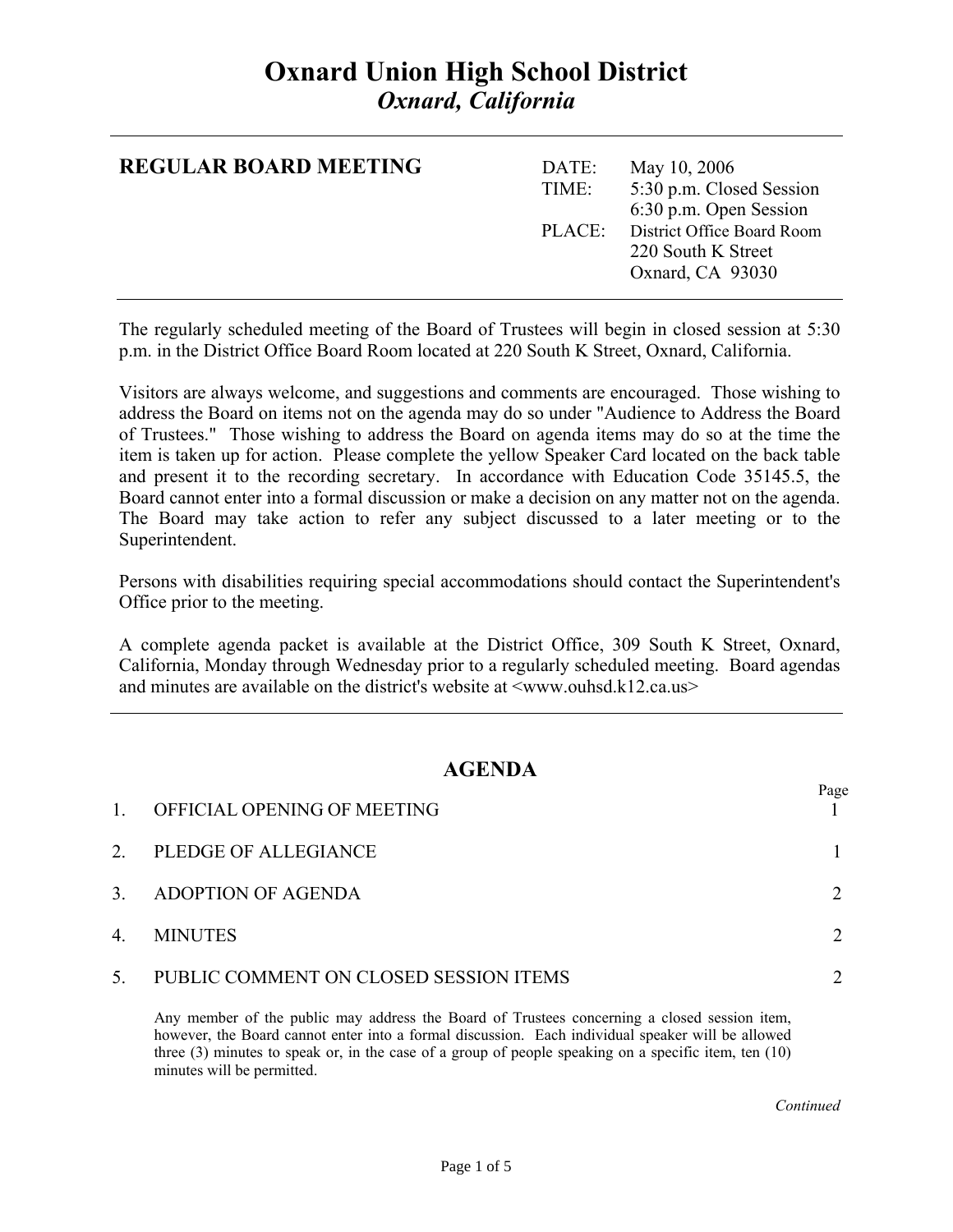6. CLOSED SESSION 3 During this time, the Board may adjourn to Closed Session to discuss confidential material relating

7. RECONVENE IN PUBLIC: REPORT OF CLOSED SESSION ACTION 3

B. Conference with Real Property Negotiators [Government Code §54956.8]

A. Student Personnel: [Education Code §35146, 48912, 48919]

Property: South Oxnard/Proposed LNG Pipeline

Negotiator: Mr. Randy Winton

Page 2 of 5

# 8. PUBLIC HEARINGS: 3

to the items listed below.

- A. Consideration of Approval of Resolution No. 06-17, Approving a School Facilities Needs Analysis, Adopting Alternative School Facility Fees in Compliance with Government Code §65995.5, 65995.6 and 65995.7, Adopting Responses to Public Comments Received and Making Related Findings and Documentation
- B. Consideration of Approval of Resolution No. 06-18, Approving an Increase in Statutory School Facility Fees Imposed on New Residential and Commercial/Industrial Construction Pursuant to Education Code §17620 and Government Code §65995

#### 9. AUDIENCE TO ADDRESS BOARD OF TRUSTEES 4

Those persons wishing to address the Board may do so at this time by completing a yellow Speaker Card, located on the back table, and presenting it to the recording secretary. Please address your comments to the Board President and state your name and address. Individual presentations are limited to three (3) minutes each, or in the case of a group of people speaking on a specific items, ten (10) minutes will be permitted. Please refer to the complete text of Oxnard Union High School District Board Policy 910: *Procedures for Communicating with the Board of Trustees,* located in the front of the Board book.

#### 10. SUPERINTENDENT'S REPORTS

|    | Regular Report: Student Representative to the Board: Courtney Freeman                                                                     |               |
|----|-------------------------------------------------------------------------------------------------------------------------------------------|---------------|
|    | 11. CONSENT CALENDAR                                                                                                                      |               |
| А. | Consideration of Approval of Certificated and Classified Personnel                                                                        |               |
| В. | Consideration of Approval of Purchase Orders                                                                                              | $\mathcal{F}$ |
| C. | Consideration of Approval of Student Expulsion by Voluntary Agreement<br>of the School Principal, the Student, and the Students' Parents/ |               |
|    | Guardians, as per Board Policy 5144, Section 22                                                                                           |               |
|    |                                                                                                                                           |               |

A. Board Recognition: *Hueneme High School Music Festival Winner* 4 B. General District Acknowledgements/Updates: *Superintendent Jody Dunlap* 4

#### 11. CONSENT CALENDAR Continued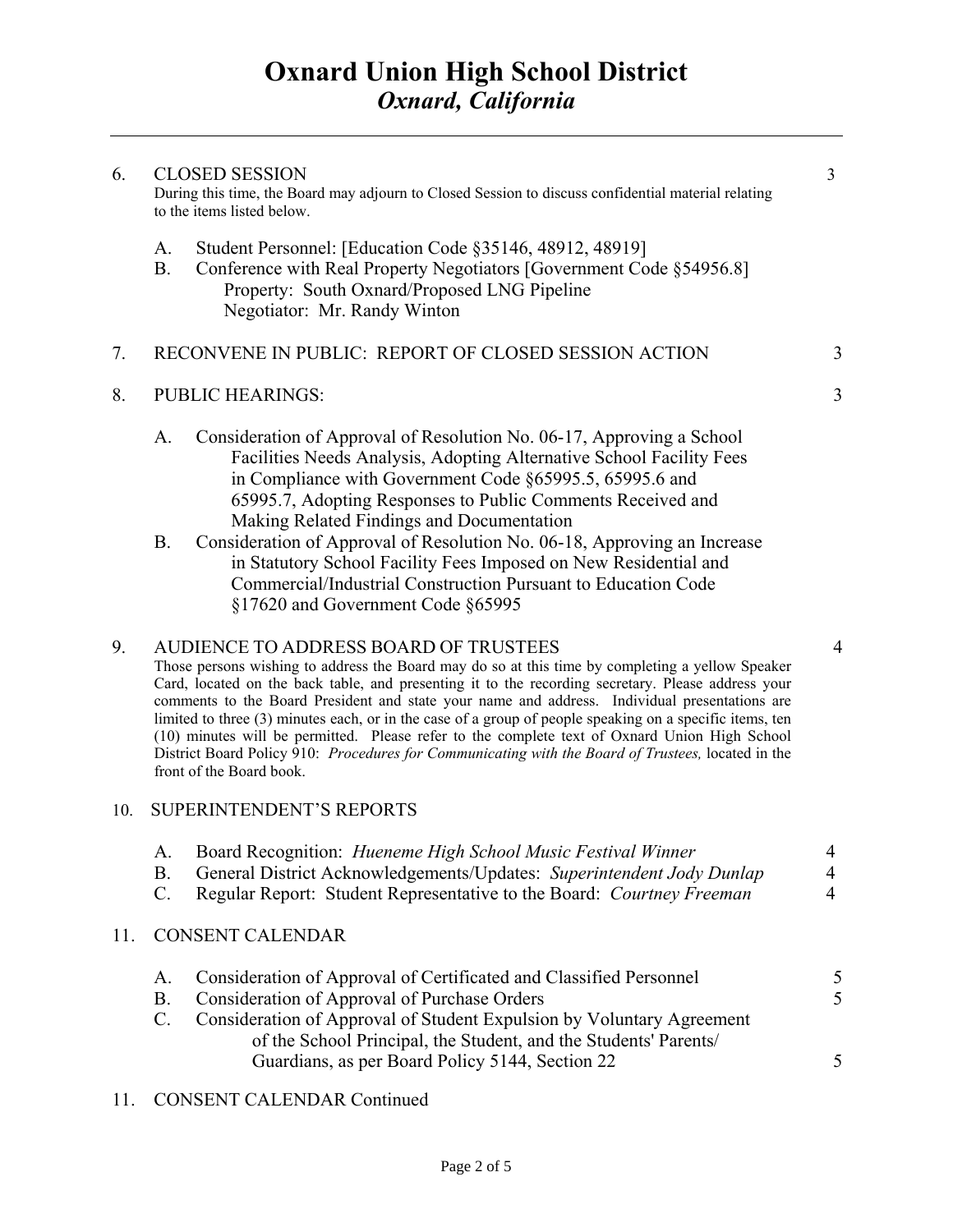| D.             | Consideration of Approval of Student Expulsion by Recommendation of<br>the Administrative Panel | 6  |
|----------------|-------------------------------------------------------------------------------------------------|----|
| Ε.             | Consideration of Approval of Resolution No. 06-19, Resolution of the                            |    |
|                | Oxnard Union High School District Ordering a Regular                                            |    |
|                | Governing Board Member Election, Ordering Consolidation                                         |    |
|                | with Other Elections, and Constituting "Specification of the                                    |    |
|                | Election Order" to be Held on November 7, 2006                                                  | 6  |
| F.             | Consideration of Waiver of California High School Exit Exam (CAHSEE)                            |    |
|                | Requirement in Mathematics for One Special Education Student                                    | 6  |
| G.             | Consideration of Approval of New Textbook Proposals                                             | 7  |
| H.             | Consideration of Approval of Thomson Gale Database Proposal for                                 |    |
|                | Library Media Centers                                                                           | 7  |
| $\mathbf{I}$ . | Consideration of Approval of Proposal from Pro West Landscaping, Inc.                           |    |
|                | for the Landscaping & Renovation of Football Fields at Adolfo                                   |    |
|                | Camarillo, Channel Islands, Hueneme, Oxnard, Pacifica and Rio                                   |    |
|                | Mesa High Schools                                                                               | 7  |
| J.             | Consideration of Approval of Proposal from Channel Islands Roofing for                          |    |
|                | Roofing Project at Adult Education, Hueneme Road Facility                                       | 8  |
| K.             | Consideration of Approval of Proposal from VENCO Electric, Inc. for                             |    |
|                | Replacement of Main Parking Lot Lights at Adolfo Camarillo and                                  |    |
|                | Rio Mesa High Schools                                                                           | 8  |
| L.             | Consideration of Approval of Proposal from Blois Construction, Inc. for                         |    |
|                | Installation of New Water Line at Adolfo Camarillo High School                                  | 8  |
| M.             | Consideration of Approval of Proposal from Fence Factory for Installation                       |    |
|                | of Omega Fencing at Channel Islands High School                                                 | 9  |
| N.             | Consideration of Approval of Proposal from Fence Factory for Installation                       |    |
|                | of Ameristar Fence & Access Gates at Rio Mesa High School                                       | 9  |
| O.             | Consideration of Approval of Proposal from RSC Construction to                                  |    |
|                | Resurface the Parking Lots at Adolfo Camarillo High School                                      | 9  |
| $P_{\cdot}$    | Consideration of Approval of Proposal from Tommy's Landscape for the                            |    |
|                | Quad Renovation Project at Adolfo Camarillo High School                                         | 10 |
| Q.             | Consideration of Approval of Proposal from Economos Painting Co. for                            |    |
|                | <b>Exterior Painting of Frontier High School</b>                                                | 10 |
| R.             | Consideration of Approval of Proposal from ABCO Painting Inc. for                               |    |
|                | Exterior Painting of Oxnard High School Gymnasium                                               | 11 |
| S.             | Consideration of Adoption of Resolution No. 06-20 to Enter into an                              |    |
|                | Agreement with the California Department of Education for the                                   |    |
|                | Purpose of Providing Child Care and Development Services and                                    |    |
|                | to Authorize the Designated Personnel to Sign Contract                                          |    |
|                | Documents for Fiscal Year 2005-06                                                               | 11 |
|                |                                                                                                 |    |

## 11. CONSENT CALENDAR Continued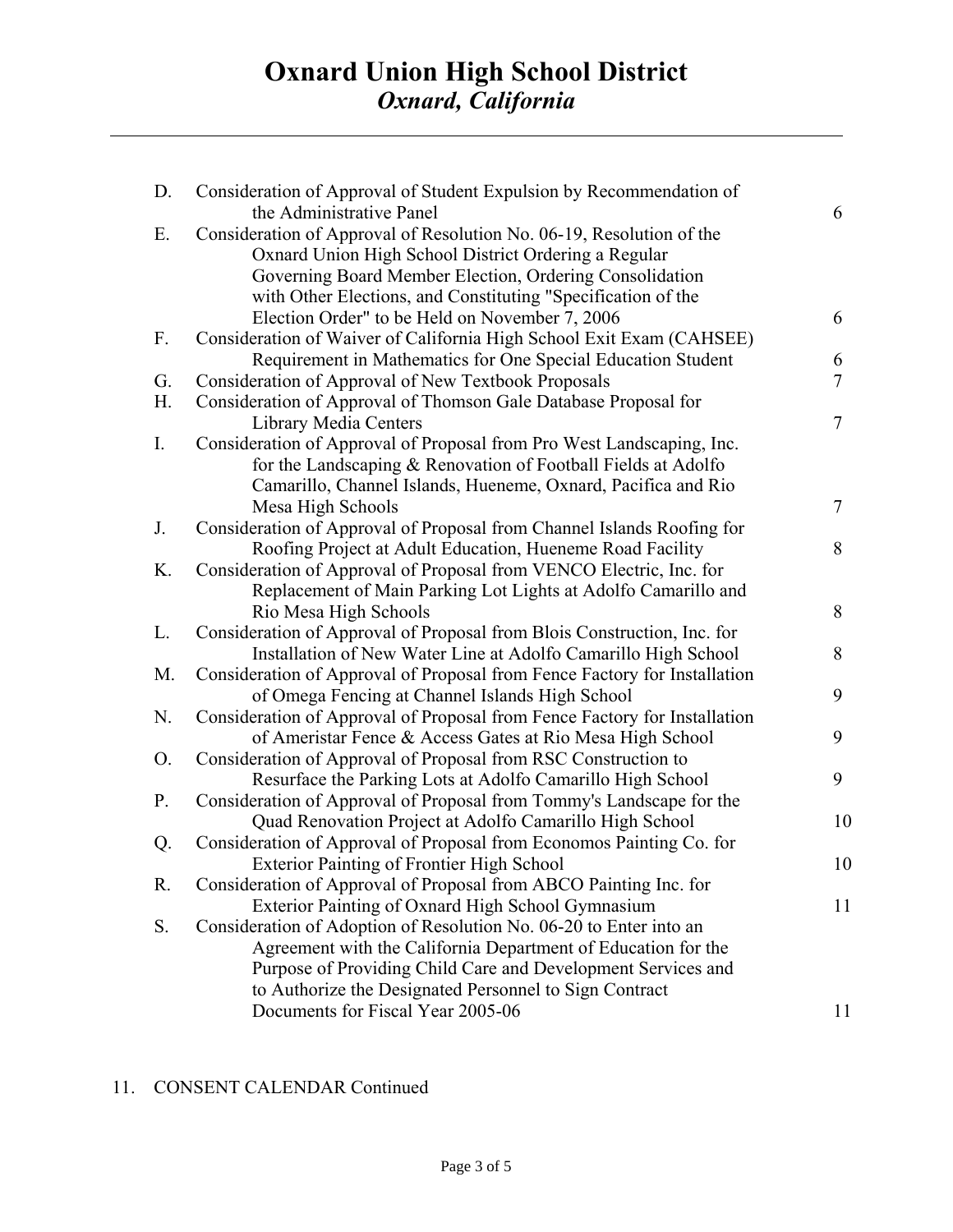| T.        | Consideration of Approval of Agreement with Golden State Facilities<br>Services for Emergency Repair Program Reimbursement                                    |    |
|-----------|---------------------------------------------------------------------------------------------------------------------------------------------------------------|----|
|           | <b>Claims Services</b>                                                                                                                                        | 11 |
| U.        | Consideration of Approval of Notice of Completions:                                                                                                           | 12 |
|           | > Harbor Construction for General Construction at Channel Islands High                                                                                        |    |
|           | $\triangleright$ Kiwitt's General Building for the Freezer Building at Pacifica High                                                                          |    |
| V.        | Donations                                                                                                                                                     | 12 |
| W.        | Disposal of Surplus Property                                                                                                                                  | 12 |
| X.        | Consideration of Approval of Roofing Proposals:                                                                                                               | 13 |
|           | > Channel Islands Roofing, Inc. to Install Tremco Roofing System at                                                                                           |    |
|           | Frontier and Adolfo Camarillo High Schools                                                                                                                    |    |
|           | $\triangleright$ Cabral Roofing & Waterproofing, Inc. to Install Tremco Roofing                                                                               |    |
|           | System at Rio Mesa High School                                                                                                                                |    |
|           | $\triangleright$ Rey Crest Roofing & Waterproofing Co. to Install Tremco Roofing                                                                              |    |
|           | System at Channel Islands High School                                                                                                                         |    |
| Υ.        | Consideration of Approval of Asphalt Proposals:                                                                                                               | 13 |
|           | > Robert Chartrand Construction, Corp. for Asphalt Project at FHS                                                                                             |    |
|           | > Landmark Grading & Paving Co. for Asphalt Project at RMHS                                                                                                   |    |
| Z.        | Consideration of Approval of Proposal from A. Bates General Contractor<br>for the District Bus Barn Expansion Project                                         | 14 |
| 12.       | <b>ACTION ITEMS</b>                                                                                                                                           |    |
| A.        | Consideration of Approval of School Accountability Report Cards                                                                                               | 14 |
| <b>B.</b> | Consideration of Approval of New Board Policy 5030: Student and Staff                                                                                         |    |
|           | Wellness, First Reading                                                                                                                                       | 15 |
| C.        | Consideration of Adoption of Resolution No. 06-21: Classified School                                                                                          |    |
|           | Employee Week, May 21-27, 2006                                                                                                                                | 15 |
| D.        | Consideration of Approval of Resolution No. 06-17, Approving a School                                                                                         |    |
|           | Facilities Needs Analysis, Adopting Alternative School Facility Fees in                                                                                       |    |
|           | Compliance with Government Code §65995.5, 65995.6 and 65995.7,                                                                                                |    |
|           | Adopting Responses to Public Comments Received and Making Related                                                                                             |    |
|           | Findings and Determination                                                                                                                                    | 16 |
| Е.        | Consideration of Approval of Resolution No. 06-18, Approving an Increase in                                                                                   |    |
|           | Statutory School Facility Fees Imposed on New Residential and                                                                                                 |    |
|           | Commercial/Industrial Construction Pursuant to Education Code §17620                                                                                          |    |
|           | and Government Code §65995                                                                                                                                    | 16 |
| F.        | Consideration of Ratification of Change Order(s):                                                                                                             | 17 |
|           | $\triangleright$ No. 1 to Kewaunee Scientific Group for Additional Construction at CIHS<br>> No. 8 to Harbor Construction for Additional Construction at CIHS |    |
|           |                                                                                                                                                               |    |
|           |                                                                                                                                                               |    |

 *Continued* 

## 13. BOARD MEMBERS' REPORTS AND COMMUNICATIONS

A. Correspondence 17